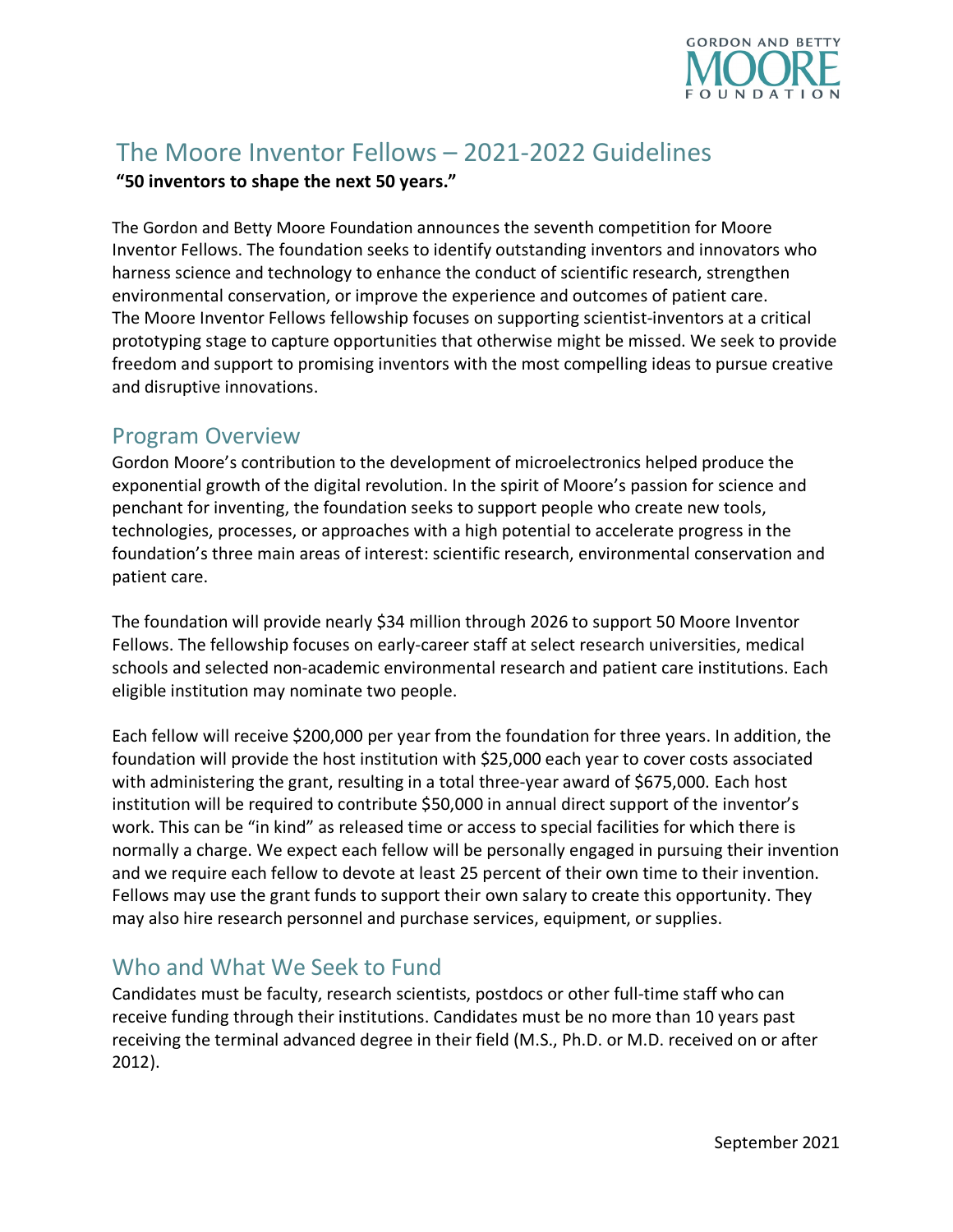

The scope of this call is intentionally wide: proposed projects do not need to fall within our current funding priorities but should be broadly within the program areas of foundation interest (science, environmental conservation and patient care). For patient care, inventions should resonate with our focus on improving the experience and outcomes of patients with solutions that improve clinical diagnosis.

We aim to support inventions at an early stage that could lead to proof-of-concept of an invention or advance an existing prototype that tackles an important problem. We seek innovations that promise to make a long-lasting and meaningful impact by addressing underlying problems in their field, but a clear path toward commercialization is not a requirement. We are not interested in supporting fundamental research projects or projects already at a stage where significant venture capital is available. As with all our grants, we seek to measure progress toward a defined goal during the three years of support. The foundation's policy is that intellectual property that results from a grant must be managed and disseminated in a manner that leads to the greatest impact. Each award will include IP terms to reflect the needs of that project.

We recognize real invention can take surprising turns, so we seek creative individuals who have big ideas, deep knowledge and the courage to take smart risks. We recognize inventors and innovators come from a diversity of backgrounds, disciplines and experiences and seek creative individuals across a broad array of academic programs and research institutions. Examples of such programs include but are not limited to environmental science and conservation, remote sensing, artificial intelligence, big data, climatology, emerging infectious diseases, oceanography, biology, engineering, physics, chemistry, materials science, neuroscience, and public health.

### Nomination Procedure

We are sending letters of invitation to the presidents, chief research officers and other officials of invited institutions. Each eligible institution can submit two nominations for consideration.

Eligible institutions should designate a contact person who is authorized to submit the nominations. Please submit the [contact form](https://app.smartsheet.com/b/form/d0012d775df7436d88ad71ed409de37e) with the name and information for the designated contact person no later than **Friday, October 4, 2021** to receive submission instructions. Once received, the authorized contact will be given access information for the online application system.

Nominations must be received by **5:00 p.m. PT Friday, November 12, 2021.** Full application materials are due by **5:00 p.m. PT Monday, December 13, 2021.** 

Institutions may submit up to two nominations with the elements described below. The [frequently asked questions guide](https://www.moore.org/docs/default-source/moore-inventor-fellows/moore-inventor-fellows_faq) on [moore.org](https://www.moore.org/initiative-strategy-detail?initiativeId=moore-inventor-fellows) provides answers to many questions, but we are happy to answer others addressed to inventors@moore.org.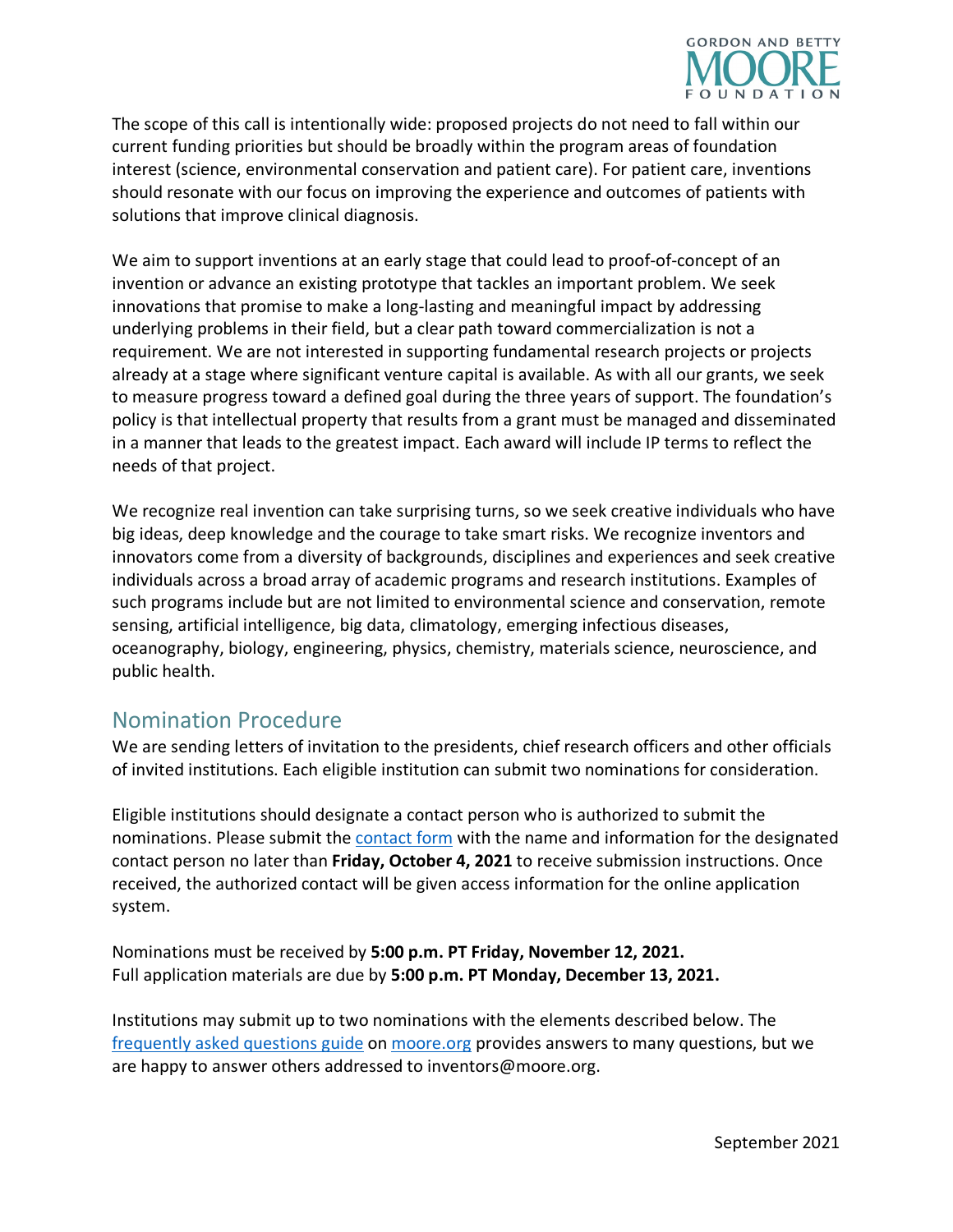

# Nomination and Application Requirements

- 1. Basic nominee information: **(Due Friday, November 12, 2021)** 
	- − Name of nominee, brief description of invention, keywords describing invention.
	- − Nominee institution, department and contact information.
	- − The nominating institution needs to commit to ensuring the nominee has at least 25 percent of their time to devote to their invention and \$50,000 per year in direct support of the inventor's work. The form has a box to check that indicates the institution will do this.
- 2. Candidate nomination packet to include the following materials: **(Due Monday, December 13, 2021)** 
	- − Statement of invention (no more than two pages, including citations; singlespaced, 12-point font with one-inch margins). The first paragraph should describe clearly and without jargon the invention, the problem it seeks to address and its potential impact. The statement of invention should also include the following information:
		- **Description of invention.**
		- Importance to science, environmental conservation or patient care (please select one choice under the basic nominee section).
		- Stage of invention.
		- **Current funding.**
		- **Feasibility.**
		- Risk (please describe any technical risks that might lower chances of success and what you will do mitigate these risks. For example, "If A doesn't work, we'll do B.").
		- **Potential impact.**
		- **•** Approach for measuring progress during the grant term.
	- − Curriculum Vitae (no more than two pages):
		- Educational and professional background.
		- Key accomplishments, honors and demonstrated areas of expert knowledge.
		- **•** Other background information relevant to this invention.
	- − One-page budget narrative that outlines how grant funds will be used.
	- − Two letters of reference that evaluate the promise of the applicant and the invention: one from an individual within the nominating institution and one from an individual from another institution. Letters should be no more than two pages.

### Selection Process

The selection process has two stages. In the first, each submission will be reviewed by foundation staff with advice from external reviewers. In the second, 10 finalists will be invited to make a virtual video presentation to a panel of advisors on the importance, plausibility, status and possible impact of their proposed line of work. After these presentations, the